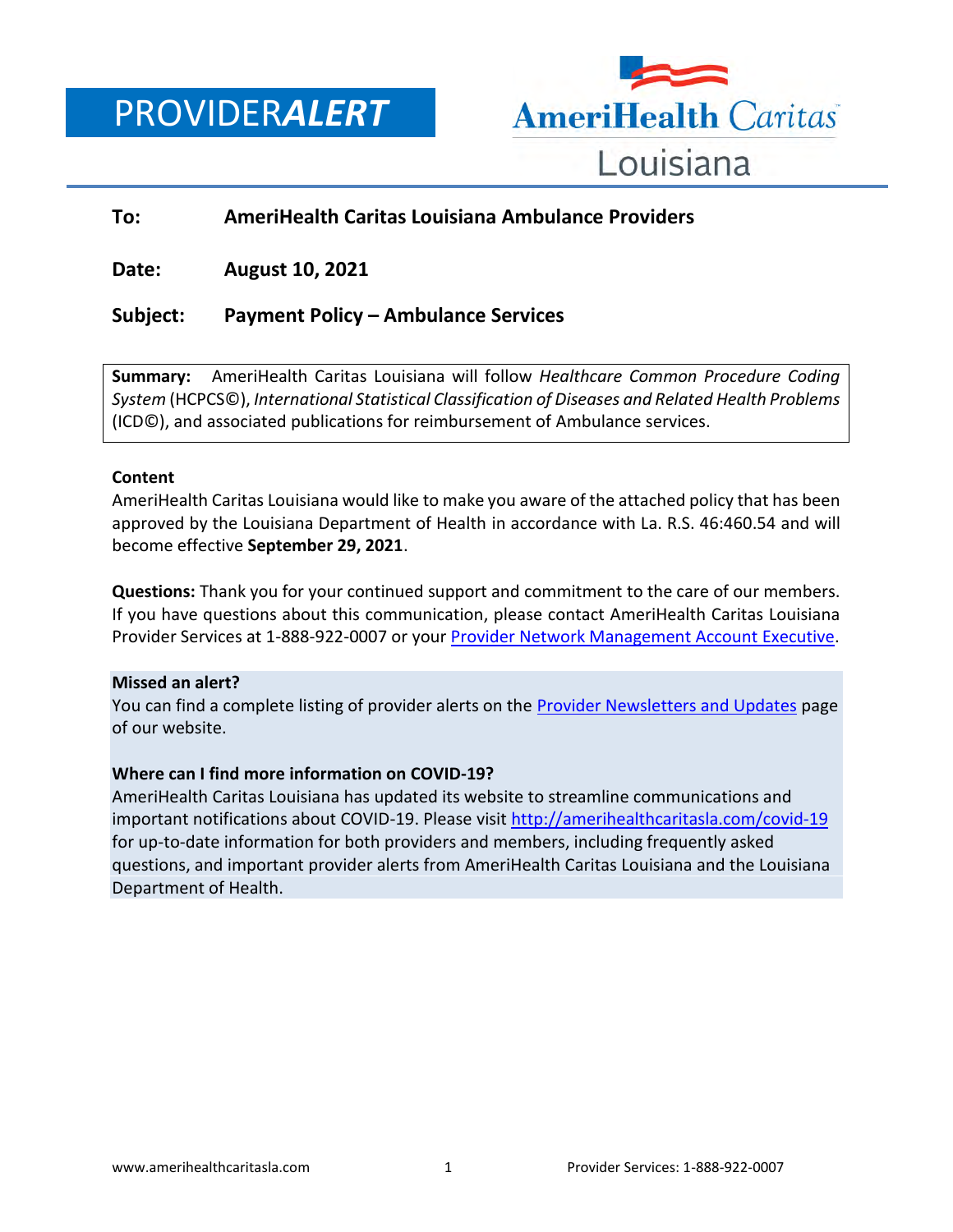

# Ambulance Services

Payment Policy ID: MPR.0028

Recent review date: 05/2021

Next review date: 05/2022

*AmeriHealth Caritas Louisiana's claim payment policies and the resulting edits are based on guidelines from established industry sources such as the Centers for Medicare and Medicaid Services (CMS), the American Medical Association (AMA), State regulatory agencies, and medical specialty professional societies. In making claim payment determinations, the health plan also uses coding terminology and methodologies that are based on accepted industry standards, including the Healthcare Common Procedure Coding System (HCPCS) manual, the Current Procedural Terminology (CPT) codebook, the International Statistical Classification of Diseases and Related Health Problems (ICD) manual, and the National Uniform Billing Code (NUBC).*

*Other factors affecting reimbursement may supplement, modify, or in some cases supersede medical/claim payment policy. These factors may include but are not limited to: legislative or regulatory mandates, a provider's contract, and/or a member's eligibility to receive covered health care services.*

## Table of Contents

Policy overview Reimbursement guidelines **Exceptions Definitions** Edit sources Affected Claim Types Policy history abstract

## Policy Overview

This policy applies to all AmeriHealth Caritas Louisiana Medicaid Plan network and non-network providers, including but not limited to non-network authorized and percent-of-charge contract providers.

AmeriHealth Caritas Louisiana will follow *Healthcare Common Procedure Coding System* (HCPCS©), *International Statistical Classification of Diseases and Related Health Problems* (ICD©), and associated publications for reimbursement of Ambulance services.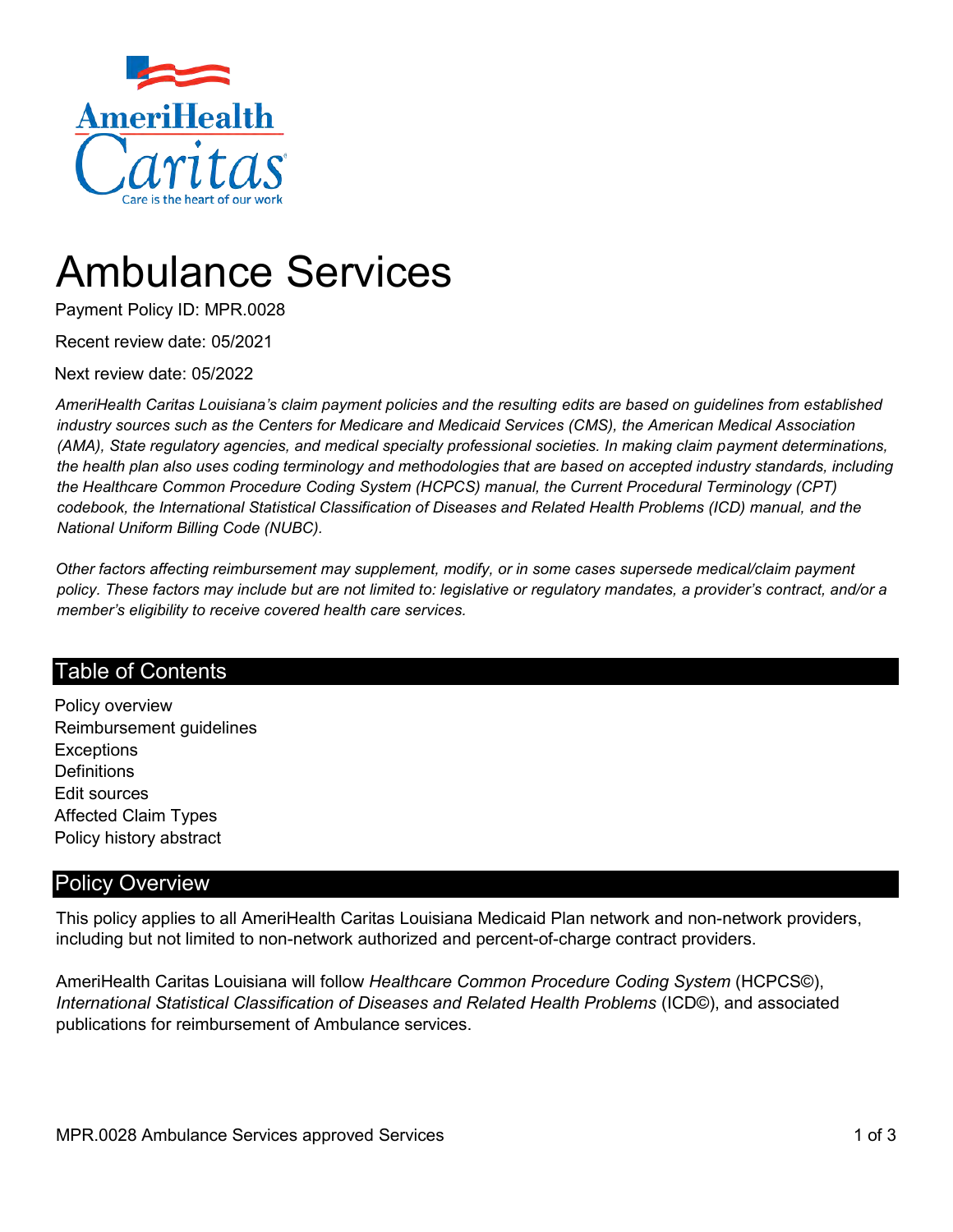## Reimbursement Guidelines

AmeriHealth Caritas Louisiana will reimburse according to the provider's contract and applicable section(s) of the AmeriHealth Caritas Louisiana Provider Handbook (see Edit Sources below).

AmeriHealth Caritas Louisiana will only reimburse Ambulance services reported by Ambulance providers.

Ambulance services reported to AmeriHealth Caritas Louisiana are only reimbursable when the following requirements are met:

- Ambulance services are reported using the appropriate HCPCS© code(s).
- Ambulance transportation services must be appended with the appropriate Modifier(s) describing the origin and destination.
- Ground mileage must be billed in conjunction with appropriate transportation and Modifier(s).
- Rotary wing air ambulance services must be billed with an appropriate Modifier(s).
- Air Ambulance providers should not bill separately for supplies.
- Diagnosis codes reported by Ambulance providers may only report diagnosis codes for observed signs and symptoms found in ICD-10-CM© Chapter 18.

If services are billed/coded inappropriately, AmeriHealth Caritas Louisiana may:

- Deny the claim.
- Request medical records.
- Recoup claim payment.

#### **Exceptions**

None

### **Definitions**

#### Modifiers

Current Procedure Terminology (CPT©) defines a procedure code modifier as "a two-position alpha or numeric code that is appended to a CPT© or HCPCS© code to clarify the services being billed. Modifiers provide a means by which a service can be altered without changing the procedure code. They add more information, such as anatomical site, to the code. In addition, they may help eliminate the appearance of duplicate billing and unbundling. Modifiers are used to increase the accuracy in reimbursement and coding consistency, ease editing, and capture payment data."

*CPT©* Appendix A and *HCPCS©* Appendix 2 provide comprehensive lists of procedure code modifiers.

#### Edit Sources

- I. *Current Procedural Terminology* (CPT©), *Healthcare Common Procedure Coding System* (HCPCS©), *International Statistical Classification of Diseases and Related Health Problems* (ICD©), and associated publications and services.
- II. Centers for Medicare and Medicaid Services (CMS).
- III. The National Correct Coding Initiative (NCCI) in Medicaid.
- IV. Coding guidelines from Specialty Societies (e.g. American Society for Radiation Oncology (ASTRO), American Academy of Pediatrics (AAP), American Congress of Obstetricians and Gynecologists (ACOG), American Academy of Family Practitioners (AAFP), etc.).

MPR.0028 Ambulance Services approved Services 2 of 3